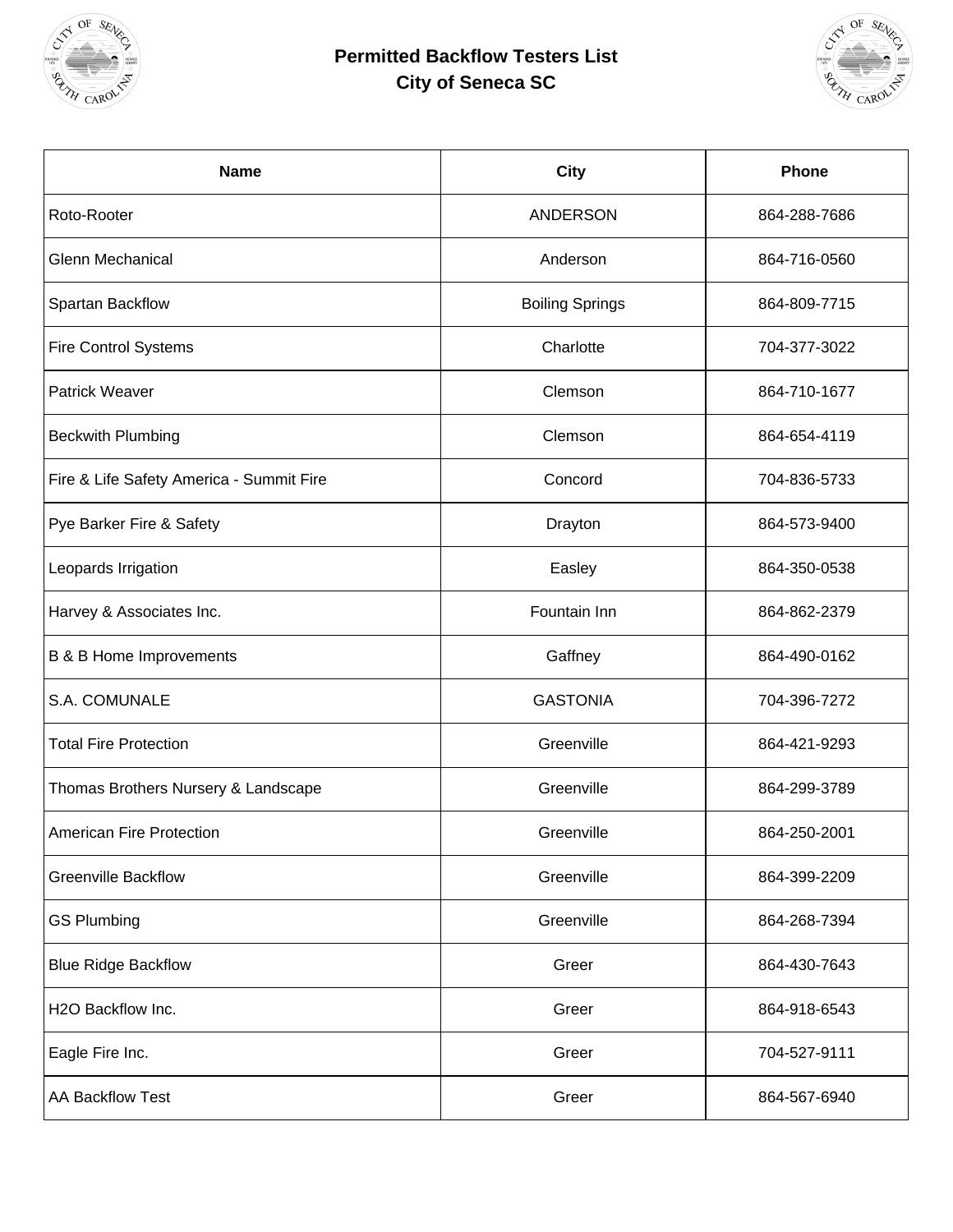| <b>Mechanical Systems Solutions</b>   | Greer                 | 864-385-9701 |
|---------------------------------------|-----------------------|--------------|
| Unifor Fire and Safety                | Hickory               | 866-511-5540 |
| Carolina Backflow Specialties, Inc.   | Lexington             | 803-359-3355 |
| A-1 Backflow Specialties, LLC.        | Lexington             | 803-530-4489 |
| Irrigation Repair & Backflow Services | Liberty               | 864-444-2066 |
| BP&T                                  | Pickens               | 864-608-1709 |
| <b>Blue Ridge Backflow</b>            | Salem                 | 864-557-0269 |
| <b>Woodard Backflow Services LLC</b>  | Seneca                | 864-710-8849 |
| <b>Christopher Galloway</b>           | Seneca                | 864-723-1079 |
| Outdoor Escapes Inc.                  | Seneca                | 864-684-4077 |
| Rainmaker Ponds & Irrigation          | Seneca                | 864-882-0363 |
| <b>Keowee Backflow Services</b>       | Seneca                | 864-903-0568 |
| <b>Greenstone Construction LLC</b>    | Seneca                | 864-882-5734 |
| <b>Roach Backflow</b>                 | Seneca                | 864-784-4344 |
| Hunt's Technical Services, Inc.       | Seneca                | 864-972-9816 |
| JL Backflow                           | Seneca                | 864-710-3696 |
| <b>Batson Plumbing Inc</b>            | Simpsonville          | 864-297-6688 |
| Johnson Controls - Simplex Grinnell   | Spartanburg           | 864-641-2110 |
| <b>All Fire Services</b>              | Statesville           | 704-838-1011 |
| <b>Advanced Fire Protection</b>       | <b>Travelers Rest</b> | 864-834-5188 |
| Robert Hall Plumbing LLC              | <b>Travelers Rest</b> | 864-246-8629 |
| <b>Best Plumbing Inc</b>              | Walerboro             | 843-538-5147 |
| Davis Electrical & Plumbing           | Walhalla              | 864-638-0202 |
| My Backflow                           | Walhalla              | 864-723-5014 |